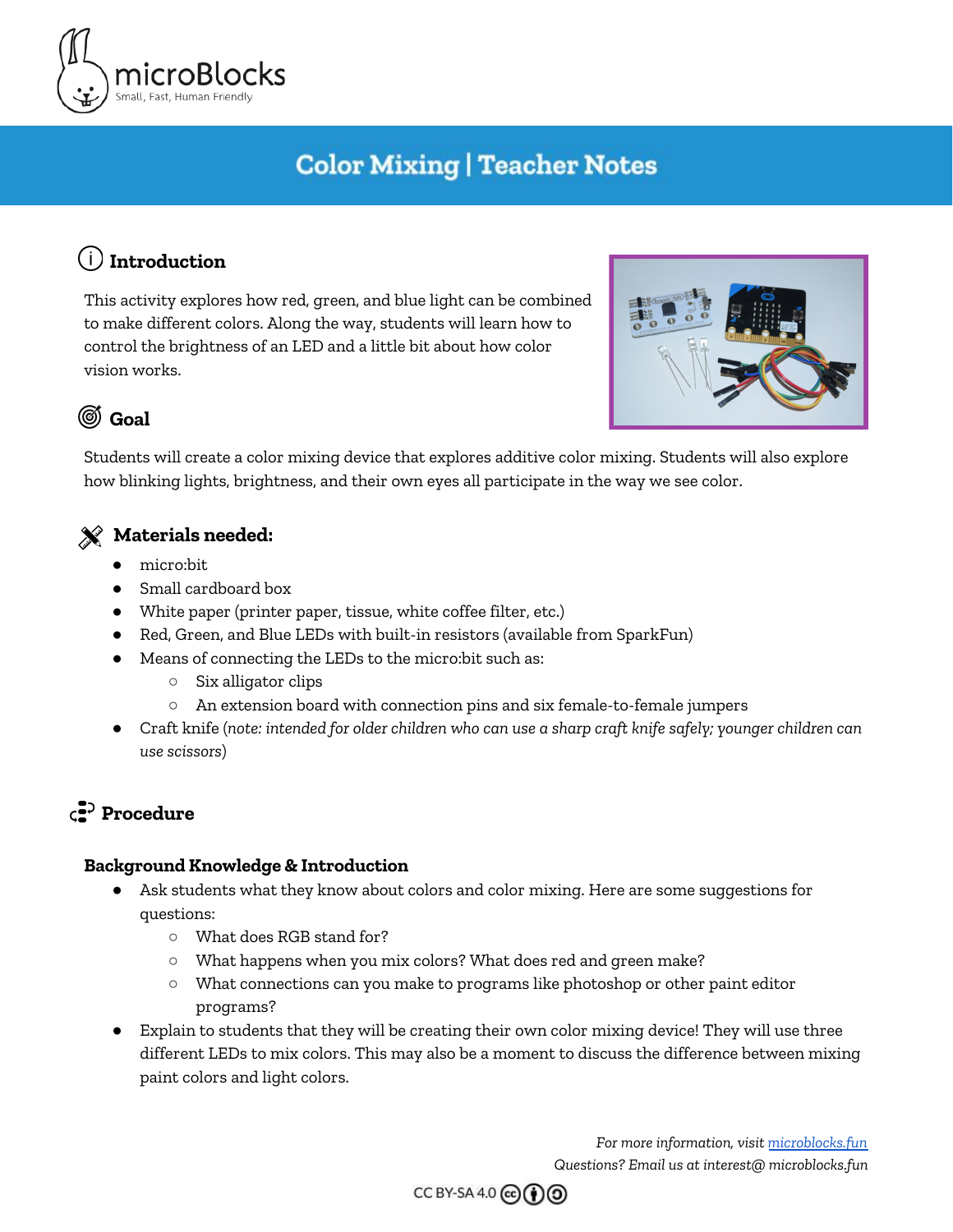

### **Getting Set Up**

On the inside of a box, mount three LEDs with their lenses pointing towards the opposite side of the box. One way to do this is to make a short slit with the craft knife for each LED, poke its legs through the slit, and connect the jumper wires or alligator clips to its legs on the outside.

On the opposite side of the box, affix a white piece of paper or an index card to the box. This will serve as the screen that you will use to mix your lights.

Connect the LEDs to the micro:bit. The short leg of each LED should be connected to GND. The long legs should be connected as follows:

- Red LED pin 0
- Green LED pin 1
- Blue LED pin 2

To figure out which LED is which, first connect its long leg to 3v.

You'll see the paper light up with its color. Then connect that LED to the pin listed above. Start MicroBlocks and connect your micro:bit.



This block turns on the red LED:

set digital pin @ to

You should see a red glow on the side on your box. Some LEDs have a clear lens that will project a round circle of red light. Other LEDs have a milky lens that creates a more diffused glow.

This block turns off the red LED:

#### set digital pin 0 to

Those blocks can be used to turn the green and blue LEDs on and off by changing the pin numbers to 1 and 2. We can explore combinations of colors using a script like this:

forever







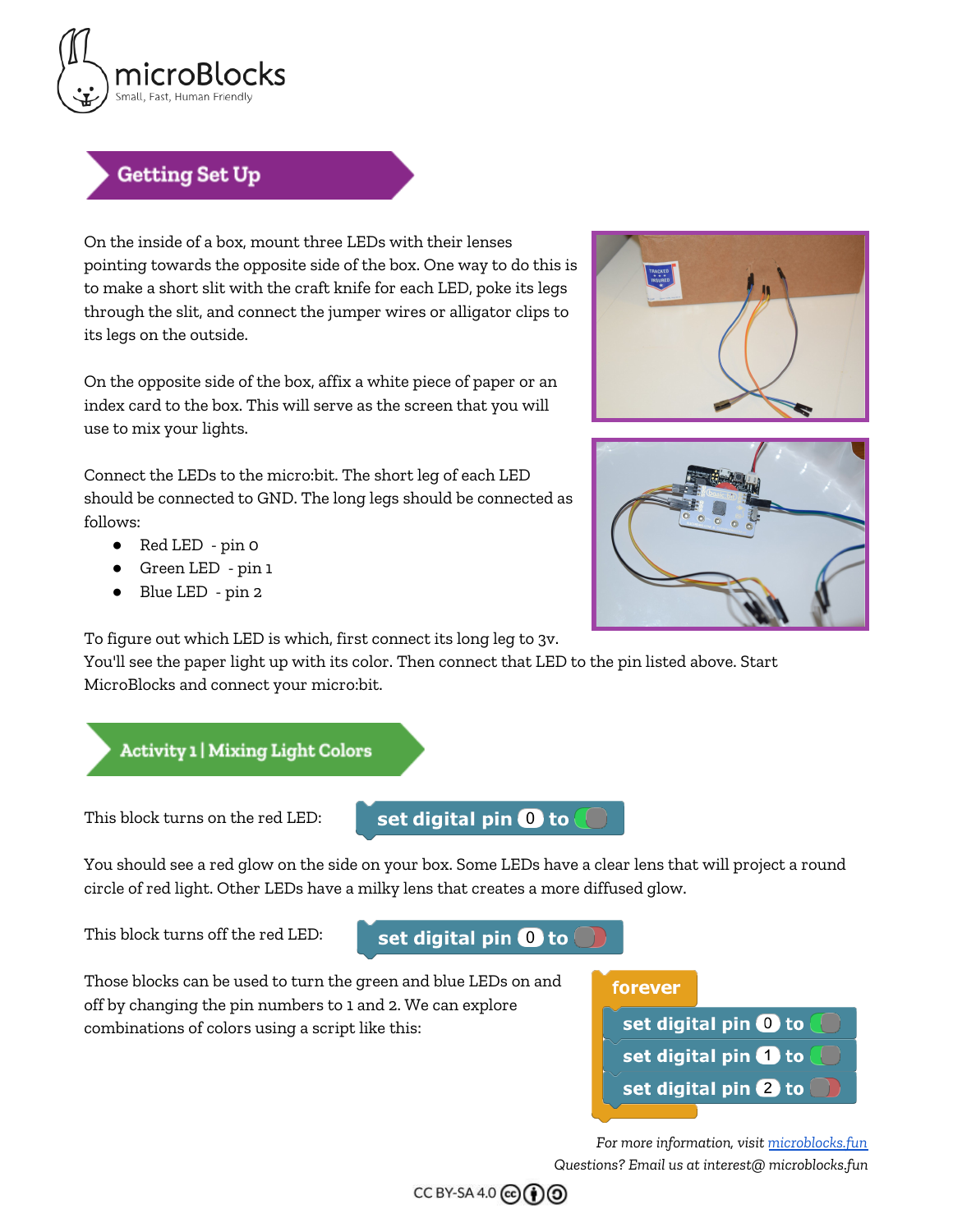

Start this script, then click on the gray circle in the block to turn the LEDs on and off in different combinations. You may need to adjust the angle of your LEDs so that the circles of light will overlap.

Explore different combinations with students. What colors do you get when the red and green LEDs (pins 0 and 1) are on and blue (pin 2) is off? How about red and blue or green and blue? The colors red, green, and blue are called the primary colors for light. Combining pairs of primary colors create the secondary colors for light like yellow, cyan (blue-green), and magenta (purple). What color do you get when all three LEDs are on?



Teaching Note: color mixing with light is called "additive color mixing" because each color adds new colors to the light that reaches your eyes. In contrast, when you mix colored paints, each paint removes, or subtracts, some colors from the light that is reflected from the paint. Thus, mixing paints is called "subtractive color mixing." For more information, see *[https://en.wikipedia.org/wiki/RGB\\_color\\_model](https://en.wikipedia.org/wiki/RGB_color_model).*

#### **Activity 2 | Controlling Brightness**

In the last activity, each LED was either completely on or off. We could control which LEDs were on, but not how bright they were. We could only create seven different colors of light: red, green, blue, yellow, cyan, and magenta (plus black when all LEDs are off). If we can control how much of each color we add by controlling the brightness of each LED, we can create a wider variety of colors!

However, the micro:bit only has "digital" output pins. This means they can only be on or off and not in between. In electrical terms, a digital pin can output zero volts or 3v but not any voltage in between.

Fortunately, we can take advantage of how our eyes work to simulate brightness. Our eyes perceive a rapidly blinking light as if it were a steady glow (a concept explored in the Time Scales activity found here: http://bit.ly/2JCUTTf). What's more, our eyes average the amount of light they receive over a short period of time to create our perception of brightness.

The following script can be used to control the brightness of the red LED:



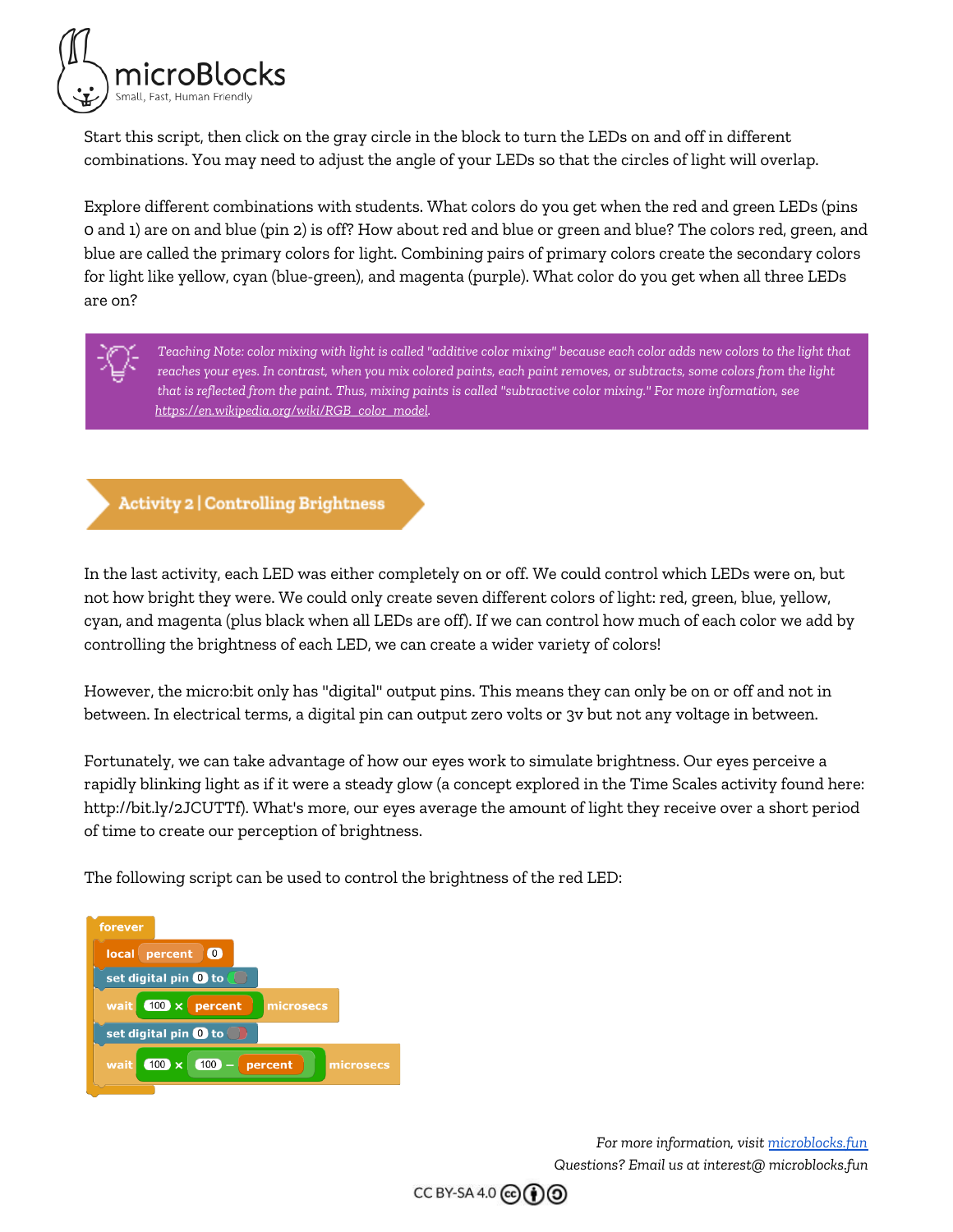

This script works by turning the LED on and off very fast and changing the percent of time that the LED is on versus off. For example, when percent is equal to 1, then the LED is on for 100 microseconds and off for 9,900 microseconds. The total time is 10,000 microseconds (100 + 9,900), so the LED is on of 1% of the total time. When percent is equal to 50, the LED is on for 5,000 microseconds and off the other 5,000 microseconds.

The total time for one cycle is 10,000 microseconds, or 1 / 100th of a second, which means the LED turns on and off 100 times every second. For most people, those flashes will merge together and appear to be a steady glow whose brightness is determined by the percent of time the LED is on.

With this script running, change the value of *percent* to different numbers between 0 and 100 to see how the brightness changes. Do you see a more noticeable brightness change between 1 and 2 or between 99 and 100?



To control the brightness of all three LEDs, make two additional copies of this script and change the pin numbers. You can also add a *when started* block to each script and change the name of the "percent" variable to indicate which color LED the script controls.



Click the start button and edit the values of the red, green, and blue local variables to mix colors in different ways. Can you find numbers that approximate white?